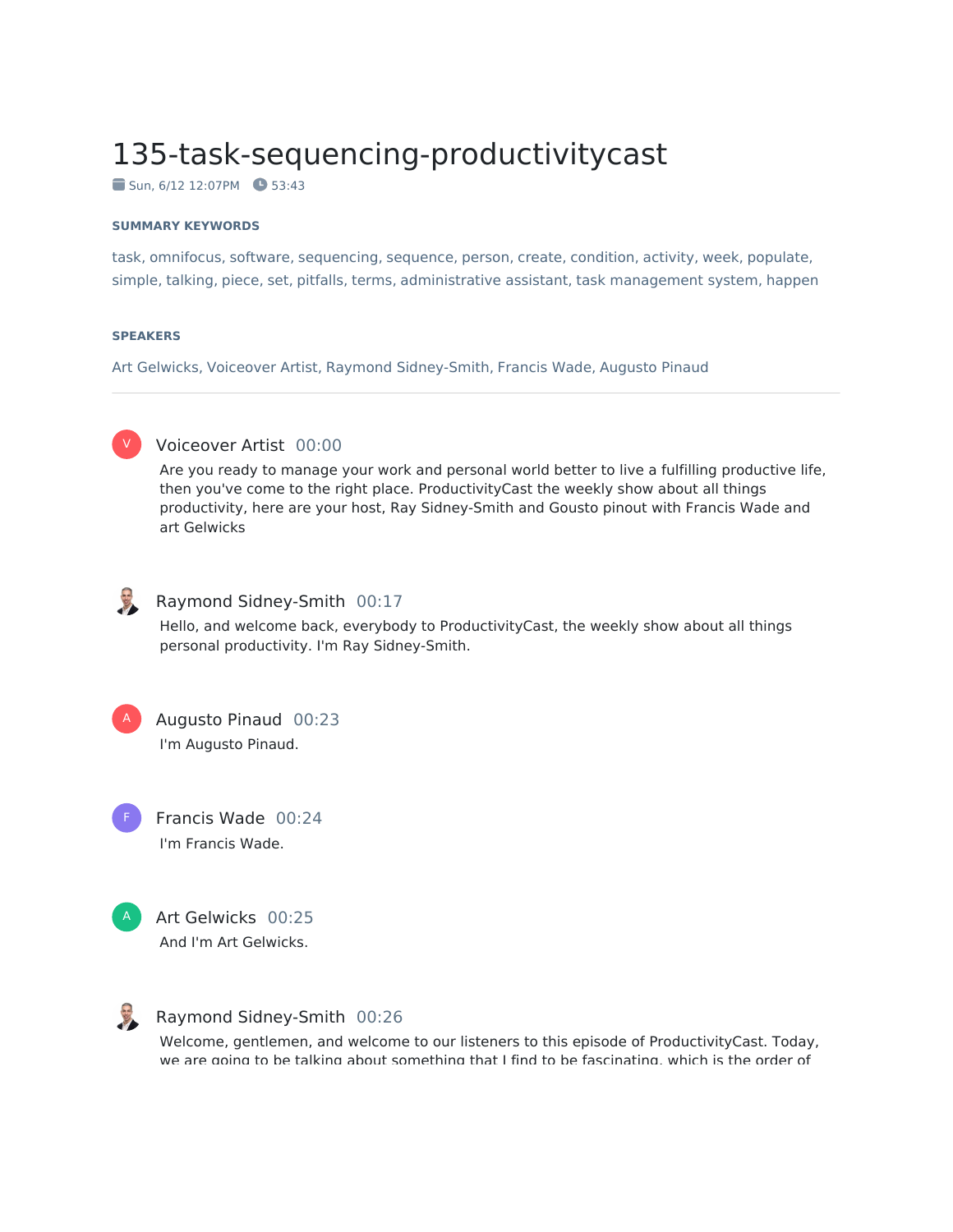we are going to be talking about something that I find to be fascinating, which is the order of operations, so to speak of tasks. And tasks. sequencing is interesting to me, because I think that when we deal with so many complexities in life, there are ways in which we can really order the tasks that we're doing, not just for making them more effective, but also making them more efficient. And I think that it's important for us to think through how we put things one in front of the other. And so I thought today, we would have a conversation around the idea of why would you condition tasks? Why would you sequence tasks, in essence, and then we could talk about maybe some of the examples and or pitfalls that we experience when we do task sequencing. And then we'll close out with maybe some tips and tricks for you all to utilize when you want to jump start the process of task sequencing. So let's get started with Why do you task sequence? Why would you want to do task sequencing,

## Francis Wade 01:32

F

A

if we don't think about task sequencing, we end up making mistakes, small mistakes, big mistakes, we end up arriving at places late because we didn't start early enough, we end up with late deliverables, we end up being stressed, there's a host of problems that we can create if we don't do task sequencing correctly. And they all end up causing us emotional stress, the people around us come to realize that they can't count on us. It's loss of reputation, there's just a whole host of problems that gets created when we don't really pay attention. And we just do what we think we feel like doing in the moment. recipe for disaster.

## Art Gelwicks 02:19

Task sequencing is one of those things that you don't realize it's important until you don't do it. Because you go to plug into working on a particular task. And you realize that three other tasks before that had to be done first, for this one to be able to be executed. So being able to take the time to say okay, what, what's the predecessor what has to occur to prepare this task to be able to be successfully completed? And then what are the next tasks that get triggered from this. And often we, we lose sight of that. And partially because it's not a natural habit to think about the before and the afters. But the other thing is that most task management tools don't support this kind of thinking. They don't have any structure built into them. To have that transitional piece from task to task, you wind up doing it artificially through the organizational structure. So the outlines and nesting and things like that,

## 

## Raymond Sidney-Smith 03:17

I think that OmniFocus is really the only one that I know of that has a true conditional task feature built into it. Are there any others that you know of that that really, truly will basically only show a task after you complete one?

## A

## Art Gelwicks 03:31

Not without getting into the project management space that I've seen? I mean, most of that's a much heavier lift, which it shouldn't be that hard of a thing. I mean, to paraphrase, you know, top gears, Jeremy Clarkson, how hard how difficult could it actually be? Because all you need to do is provide a connection to the next task and ID. And maybe that's the charge is that every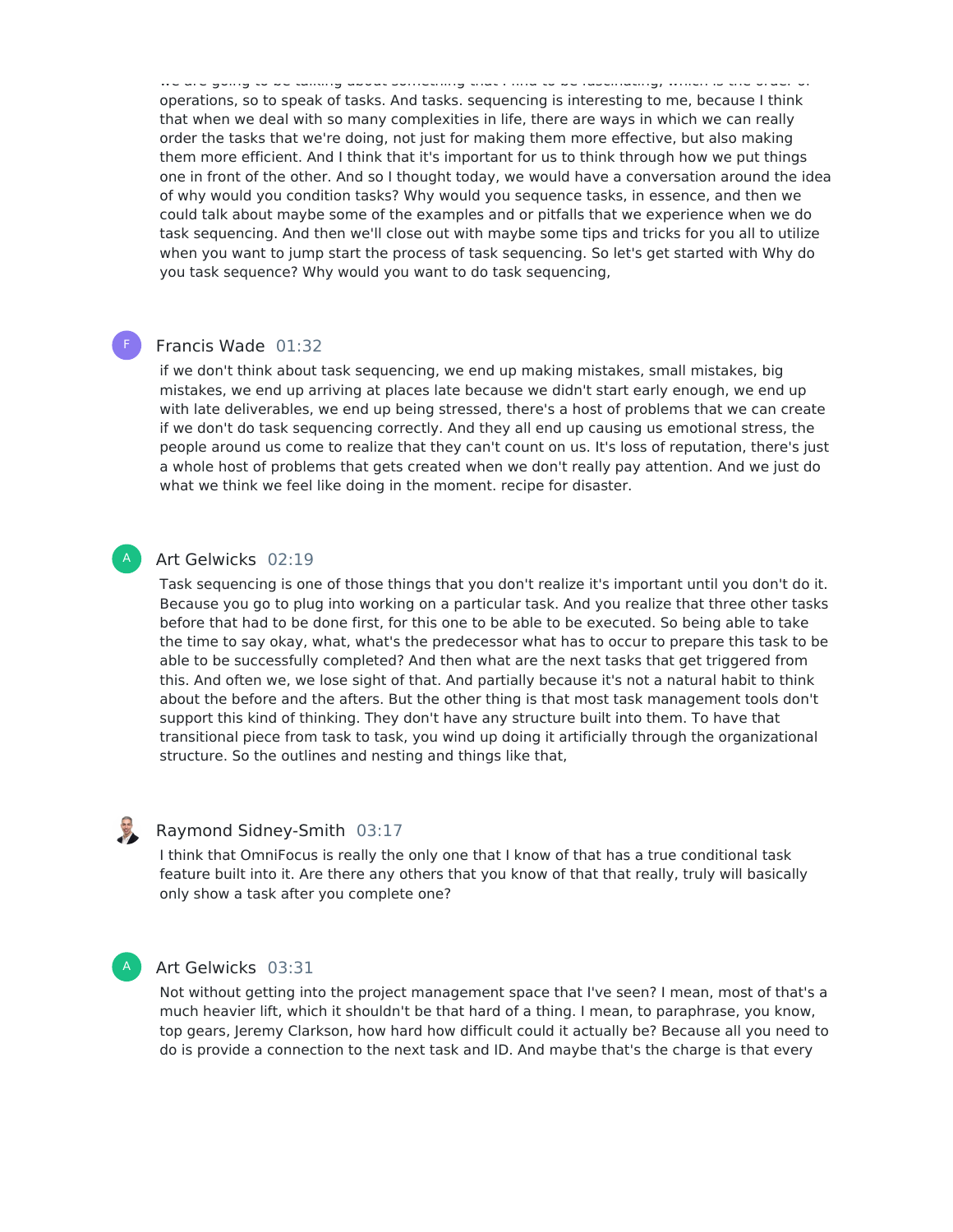task would have to have some sort of unique identifier. But I'm really surprised that most more applications don't give you that option to say when I finished this, what's the next task I want to do? And be able to designate that and say, Okay, here's the next one in the sequence and the next one, because when we talk about flow states, when we talk about time blocking, these are perfect connections to that. And it just seems to be a blind spot in the task management applications that are out I will definitely

## Raymond Sidney-Smith 04:28

say that I think that task sequencing is important, if you think about it from the perspective that we design checklists, because we want to know in say, any given known project, that we know the sequence, the order that those things should be done in one before the other. And many times what happens is we have the complexity of many different projects ongoing that has many different things that we need to do throughout any given day or week, and not knowing the order in which they're going to happen. It creates a level of just inefficiency that causes things to break down. And also, you lose momentum in many cases. And so if you think about it, if you have to go to the grocery store, you would group the things you're going to purchase, buy the areas of the grocery store, right, you're not going to go, go get the milk in, and then walk, you know, to the other side of the grocery store, then walk back and get the eggs. And then you know, you're going to when you're in dairy, you're going to get all the dairy items, you know, you get the milk, cheese, eggs, when you're in the bread aisle, you're going to get all of the, you know, grains. These are things that we naturally do in some areas of our lives. But for some reason, when we think about tasks, we don't actually group things, or sequence them in a way that makes them to be more efficient. And that just creates more problems.

## Augusto Pinaud 05:45

A

A

Yeah, only focus on that sense, as you were mentioned, was incredible in the sense that not only you could say, do not start this task, or show me these tasks on top. But you could also say, not only you cannot show to me until the prior one is ready, but also need to be after this date. And you could combine those two conditions, I have not seen anything that do conditions as incredible as OmniFocus. That's the sad part was a collaboration. But from the condition perspective, and the fact that you could mix, conditional or non conditional in the same projects, and you could have part of the project who has those conditions, parts of the project, or tasks that did not have them. It was really, really incredible. You brought

## Art Gelwicks 06:31

up the grocery list thing, right? That did does remind me the application any do it's interesting when you go and you plug tasks in there on their shopping list, it will actually organize those by category within the store. So like it'll try to put the dairy items together and the thing, so it creates groupings. But again, that's not a sequencing as per se, because there's nothing within that grouping. It's it's all you're in the dairy aisle, find your stuff, I'm trying to think about how some of the tools will do sequencing, for example to do is the closest you get with sequencing and Todoist as you can change the order of tasks in the list. And that's assuming you're going to work from the top to the bottom, most Kanban tools, you can rearrange the cards in the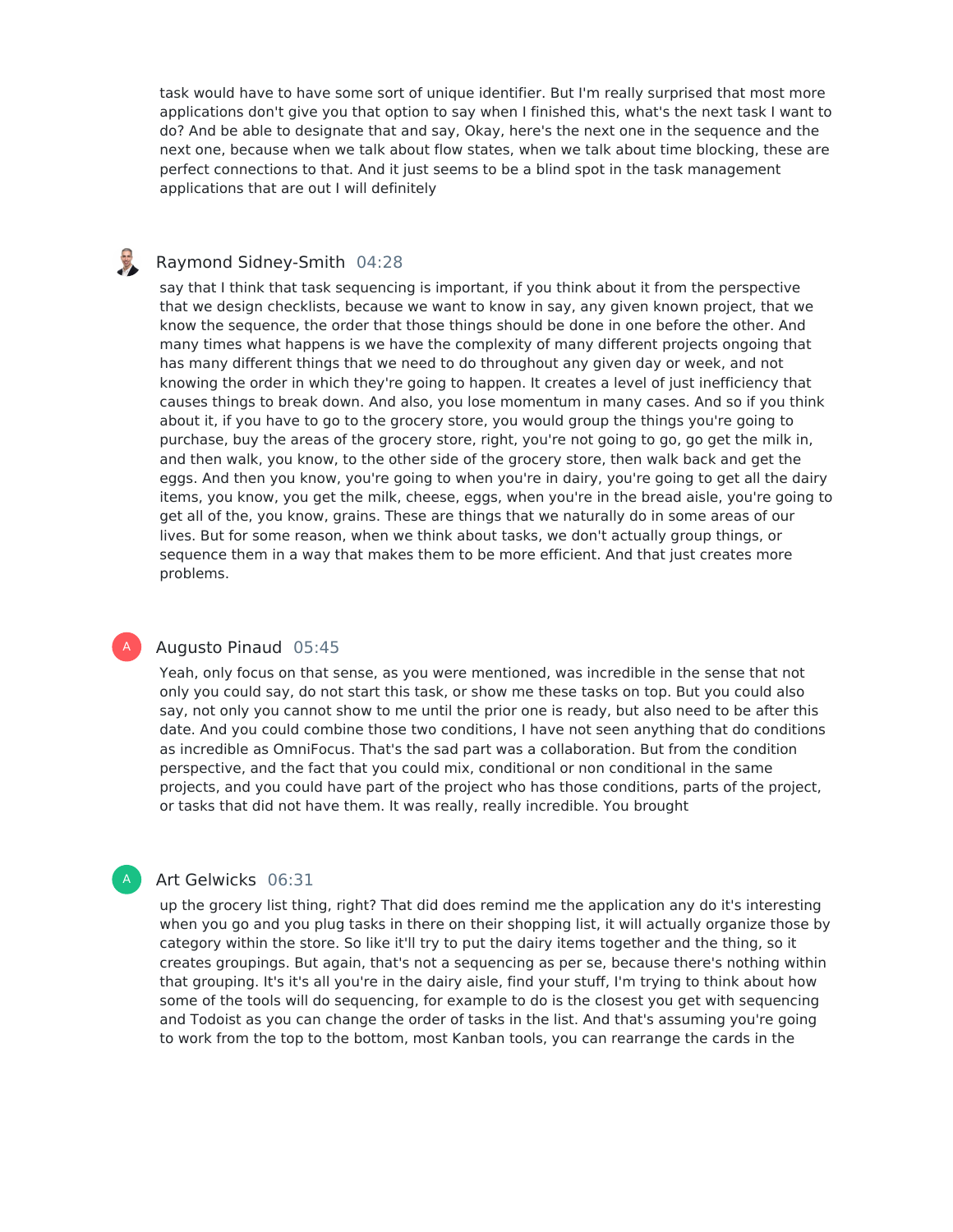board, something like a Trello or something like a notion board, you can change the order that way to create a somewhat of a sequence. But there's nothing that locks it in to say that when this one's done, this is the next one that has to be done. And I'll make the argument that the next one is actually less important than what was the preceding one that needed to lead up to this task. So what had to be done first, because what I've seen consistently is that when you have a task that you're not prepared to execute with everything, it fails. But if you have a task, that's going to dovetail into the next one, that's logically the one that's setting up the success of the next task. So the predecessor is really the one that makes all the difference. And it really doesn't matter how you, you look at it. If you want to look at a task and say when this is done, I can do this next thing, or when I need to do this when I need to do the prior ones. But it does raise an interesting situation. Now in the conversation, we talked about task sequencing, sequence implies 12345. But that's not always the case, you can have four or five tasks that have to happen before another task can start. So if you're if you take something simple, like mowing the lawn, well, you have to get out the lawn mower, put gas in the lawn more clear the debris out of the yard, and then you can start well, those are all tasks sequence. But they're all equal to get to the next level. This is again, this is where we're starting to play in project management space. But it's so simple. It's such a basic level, that I still don't understand why we don't see some sort of capability, but even barged into existing applications.

#### 3 Raymond Sidney-Smith 09:12

And it's interesting more to me that we see more and more applications that are doing some level of kind of zettelkasten type features where we see linking backward and forward in the database to items. So the ability to link things is actually trivial now in many software, and yet we're not having the capability to track those things. And for me, just so that we're aware for me, I just want to know, I don't need the software to hide things from me as as like you can't do this until that thing is done. I just want to be able to have some signifier that there is a condition that needs to be met before this task gets done and or another task needs to be completed. I think of task sequencing as being in any condition that needs to be met before this task gets done, right, so if I need to do some action, and say, for example, you know, I need to get my next paycheck before that happens, well, I'm not going to, I'm not going to do that thing until I see that thing happen. And so, it may be some external thing that happens, it may also be something that I need to do. But both of those things are important to me, I need to know that I'm gonna get a phone call from Susan, Susan is going to tell me, I've got the green light to do X, then I will do Y. And it's that very kind of context, whereby I'm then capable of identifying, okay, next week, there are some things that I'm not going to be able to do until I get a response back from Susan. Okay, I'm going to set those aside into likely my someday list Allah GGD. And forget about it, because I don't need to deal with it this week, unless Susan calls me and says, Hey, Ray, you've got the green light. So there are all of these different types of conditionality that we need to think about when it comes to what tasks need to be done. What examples kind of come up for you in thinking thinking of concrete examples aren't used the grocery shopping, you know, and that kind of example, are there other examples where you find that sequencing is either necessary, or just so much more useful when you do use it, the thing

## Art Gelwicks 11:34

A

that I run into all the time is when you when you create tasks related to a process, that sequencing built in. And even if it's a fairly simple process, it's a reproducible one. And to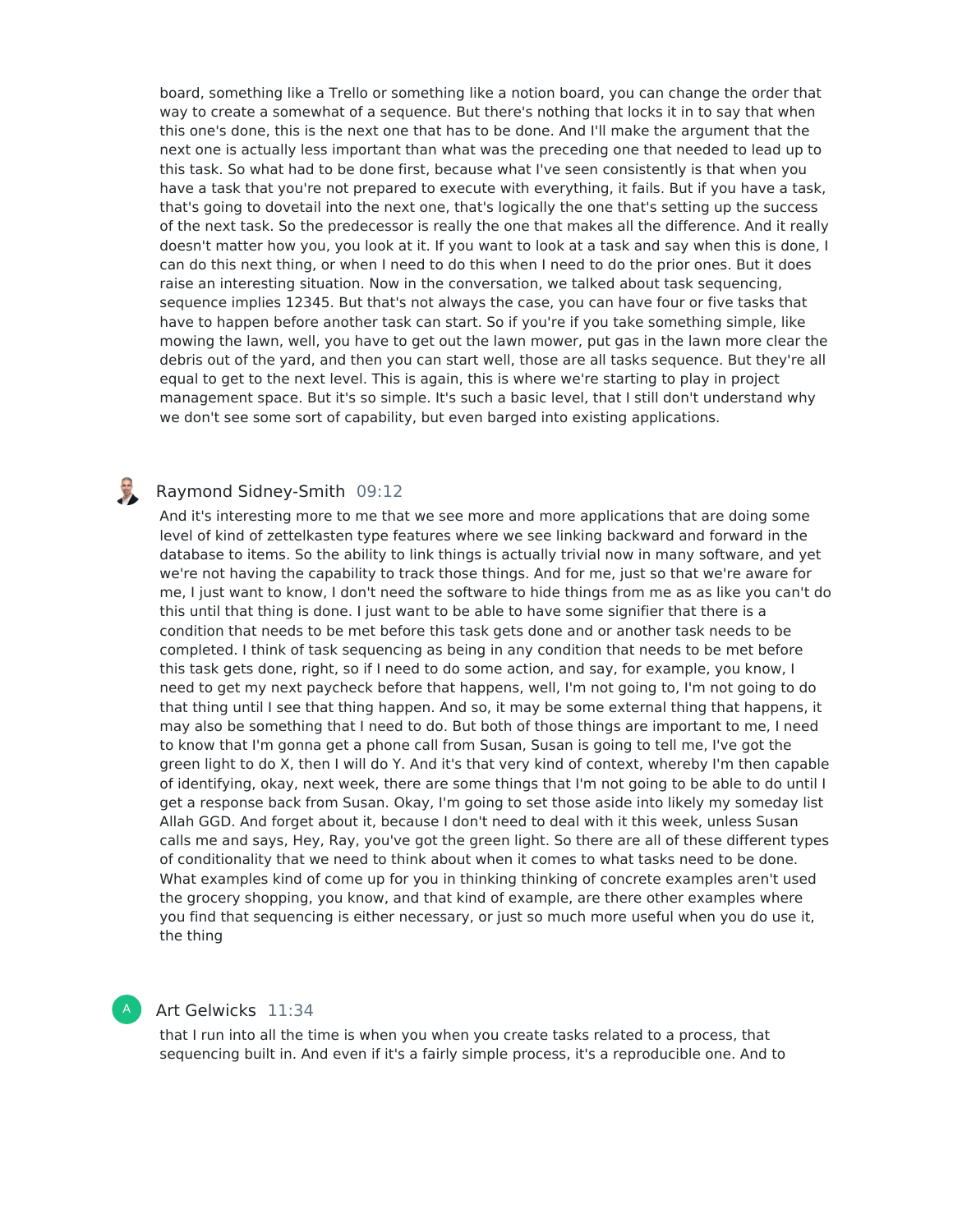reflect that process in your task management system, you need to then emulate that sequence for it to be done effectively. Otherwise, things fall off the rails, you're constantly going back and checking some sort of a reference document for your process. And it may not be, you know, an exceptionally complicated process. Let's let's take since we're starting to head towards the end of summer, you think about end of the year things or end of the summer things you're going to do, maybe, maybe you have a swimming pool, then you're going to be closing the swimming pool up after you know, sometime in September, that has a whole series of things that have to happen, a lot of things have to happen prior to even getting started, they have to happen that day, they have to happen within a couple of days after. And that sequence is very important. Because if you don't do things in the right steps, you can have a mess and very huge number of problems. A lot of people I know will actually just write down, these are all the things that I need to do, and then assume that that is the way that it will operate. This, the specific to me is that if it's something that you're going to do more than once, and it has multiple steps, you need to be able to demonstrate that sequence within the task tracking, I was thinking about the sub task idea, because a lot of the tools offer the ability to have subtasks. But those are disparate tasks and most tools, I think it would be kind of nice if those were actually linked tasks. So if you had, you know a list of tasks, and you would you would take a task, and then you would have a sub task under it well, that maybe that's another just task from the list. So you can say, okay, when I click on that, it's also going to close out the other one, too. It doesn't sound like it, this should be this hard. I

## Francis Wade 13:37

F

A

A

had this conversation with a developer, a task management developer, and he assured me that it is exceedingly difficult. He said it is It sounds easy. It seems like it should work. It seems like all of them should have it. But he tried to convince me, he was pretty good Vinci that the programming of that requires to create a task dependency. And the inside the software is extremely complicated. And it gets complicated really fast.

## Art Gelwicks 14:09

I think they're overthinking it, then, because they're immediately running into what would be project management. They're thinking about something on the scale of a Microsoft Project or a PERT chart tracking, they're getting too big too fast. If all you're doing is saying that this task is related to that task, not scheduling, not dates, not calendars, none of that, because that's what I will completely agree if you're trying to do something where you have a schedule of dates, and you want to have it automatically adjust those based on task relationships. Yeah, that's a big hairy monster to try and deal with. I've seen people try and build those out in Excel and wind up losing hair because of it. So when we, when we think about something small though, just you know, that logical next step, take a task, what tasks are related to this, what are connected to it, that's all that's all we're looking for. right away, building off of that, yeah, go find another tool. But I just think they overthink it at times.

## Augusto Pinaud 15:06

And I think that's, that's exactly what it is part of the problem is, the need is not another Microsoft Project, okay, the guy or the person who which role requires something as complex as Microsoft Project will not use, this will go directly to those tools. For other reasons. What is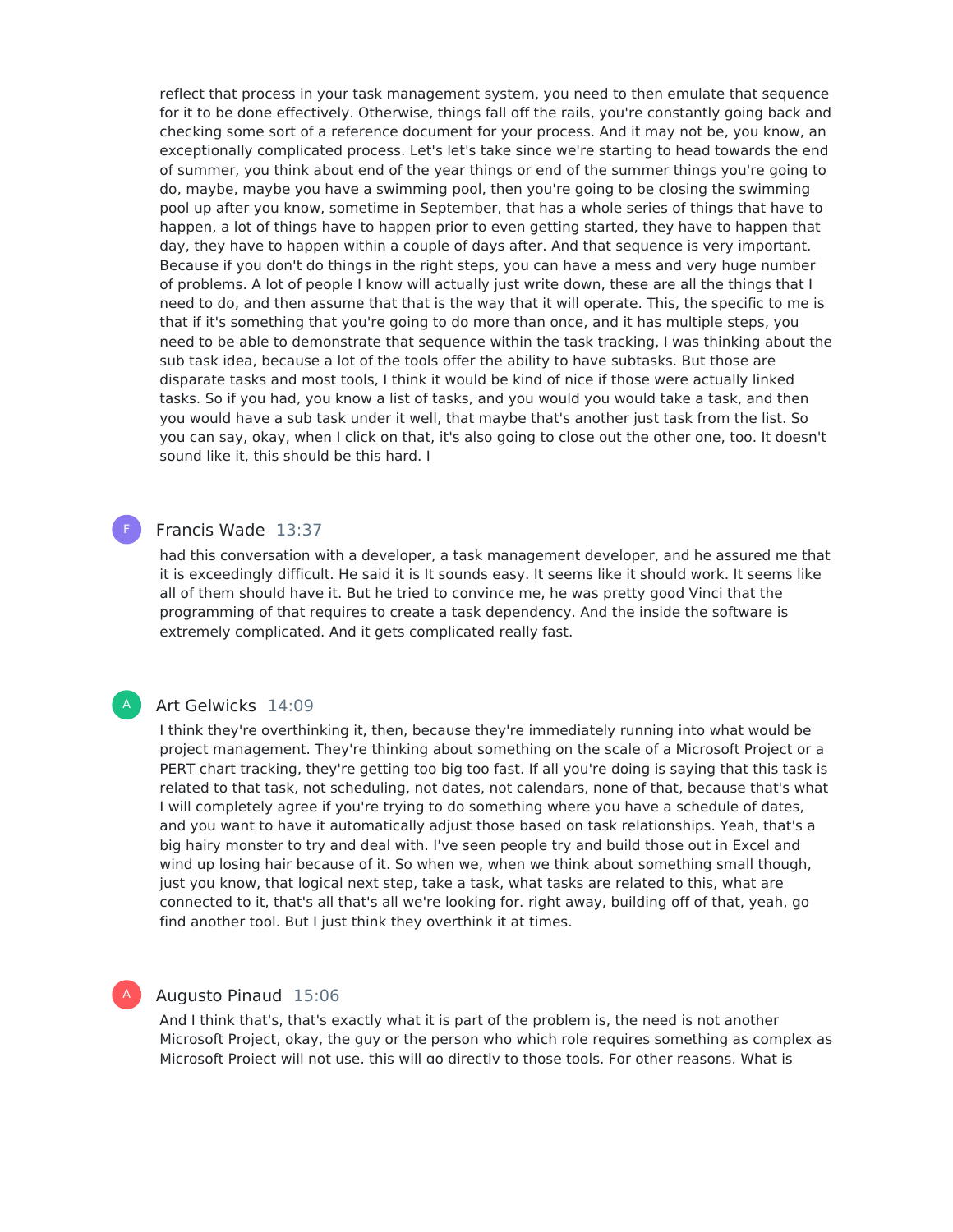Microsoft Project will not use, this will go directly to those tools. For other reasons. What is needed is a more basic level of this task. It's not about, it's about really, okay, this other task will not start until this, this one finish or this group of tasks. Finish. And, and again, as we mentioned, OmniFocus has done it for years incredibly well. And it was a strength from the focus, there were things that now Irecreate on Todoist, or recreate on nodes that are less effective and pretty, because you cannot really hide these other tasks, you now need to find ways to hide it, instead of just saying, Don't show me these tasks yet, because I don't want to see it. Because I need to finish this other set of tasks before and one example is insurance of the house. Okay, I need to pay the insurance of the house every year and wait for the check to return. Why? Don't ask me, it's how it's set up. And it's really close. But okay, I pay and then three weeks later, the mortgage company pay and I get my check back up every year. But that means I need to be aware that in this next month, okay, they're going to take a chunk of money on that account that I need to make sure it is in there. So the insurance company can do they're automatically withdrawal. Okay, but also I need to create a second task that says waiting for to gain three weeks waiting for the refund for that thing. And in OmniFocus, it was really easy. Okay, he was all set in automatically. Here. Not so much. Even I had a winter list for things to check around the house. Okay, unplug the houses, you know, typical checking checklist for the winter, that in only focus was really easy. The question was, is winter jet. Okay, every day, you finally have not clicked that I suggest, okay, the rest of the list never populate my system. When you go to other platforms to do list in this case, that is not true. So I need to find other more complex ways for the user at least, to hide those things. So I don't see them until I decide that is ready, or we already went through ways to do it.

## Francis Wade 17:55

F

A

The two that I'm thinking of are examples. I'm thinking of our webinar today, webinars that I do. And they require a two week cycle, a week of preparation, a week, the day of execution, another week of other promotional activity and setup for replay and blah, blah, blah, blah, blah. And the other one is, uh, I do two annual online conferences. And they take about three months to prepare. And another two weeks to wrap up after it's been after they're finished. And these are repeatable activities, that in which the tasks are connected to each other. But they don't necessarily occur one after the other, in terms of a must be done. The moment before you do B, the tasks can be separated in time. But one thing I've read about, I've heard suggested it was it was done by an actual academic from forget the university University of Utah she's from but anyway, Desi Desi will the name but she suggested that we should be able to download chunks of activity the way you don't know the instructions for how to you know build a desk or something from Ikea, you get the instructions from them and they tell you follow the sequence. She She argued that you should be able to download a conference or a webinar as a group of activities of dependent activities into your task management system. And following what Augusto is saying you should be able to hide everything until you do the first task. So the first task could be set the date and once you set the date, then it should automatically populate the next activities. You do them it should automatically populate this So this is still satisfaction. But there's a lot of things in our world, like paying mortgages, which have a standard flow. And we should be able to download these flows from other places and just put them right into our calendar.

### Augusto Pinaud 20:17

And to do is, requires more work on the front end, but one of the things you can do is create templates. And those templates, you can put those dates. So when you create them,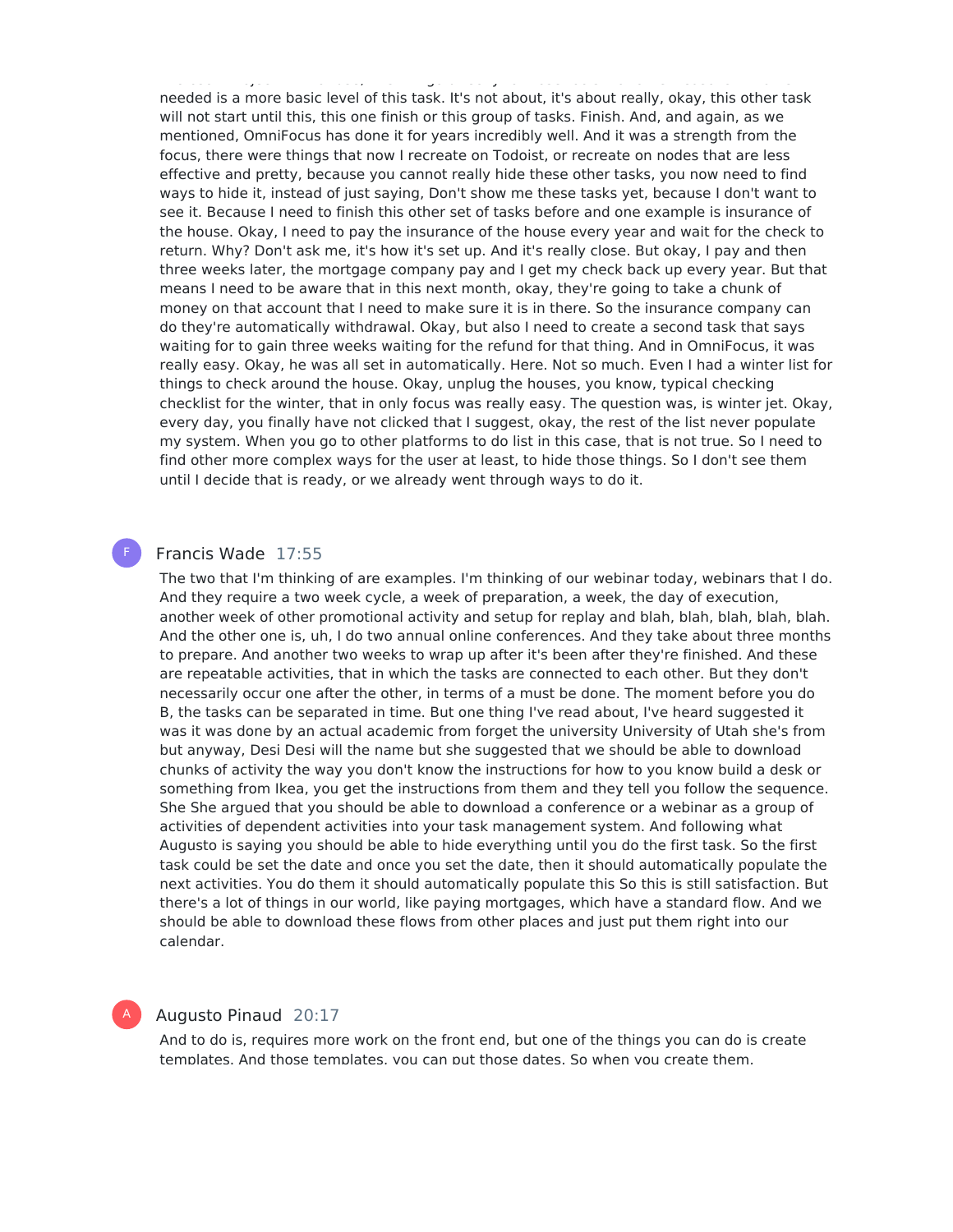templates. And those templates, you can put those dates. So when you create them, everything gets populated that way. So there are ways to do it is just getting the dependents in the sequence, it will be much faster, much simpler than all the work arounds you need to do to create things.

## Raymond Sidney-Smith 20:41

B

Yeah, so what I'm hearing here is there's really two different kinds of sequencing that are involved and potentially a tertiary form as well, which is the kind of conditionality piece that I talked about. But the point here is that if you have something that is structured, that can be put into a checklist, then you can identify that once that condition is met, task A is done. Now Task B can be done. If there is a checklist involved, then that can actually populate with, say a date sequence associated with it. So that these things now need to be done in this order by these dates. And so you can then populate your system you're utilizing that, and or there is the idea of like with OmniFocus, you have a singular task that is conditioned on the prior task being completed. And then it appears or, you know, gets excised from some other list and comes to your your primary task list once that thing is met. So I just wanted to explain very briefly how I do both of those things in my own world. And maybe that will help folks kind of understand this. So when it comes to checklists, I actually have a set of, of templated emails that I've designed to use Remember The Milk, and you can email bulk tasks into the system. And so the great part about that is that anytime I see a condition met for something, I can then just pull up that template and send it to remember the milk. I can even automate that because I can have IFFT or Zapier, go ahead and send those emails into Remember The Milk based on a condition met, and then it will just populate the system. And since in the in the bulk email format, you can include task list, due date, start date, tags, all kinds of things in those lines. When you import, it can put them in all of the places it needs to and it can time, put the due dates and times in them as well. So let's it's very, very helpful for being able to say, Okay, once this thing happens, then all of these other things need to happen right thereafter. Just set it up as a way to like and Todoist, you have a template, and remember the milk, I use the email into function for bulk email tasks. And so that's one way to do it. The other is the more simplified way, which is that I always code conditional tasks, so that I know that there is something that needs to be done before them. And so for me, I just use the chevron at the beginning of a task line that tells me that something else needs to be done before that thing will go into place. And then in the in the task description at the end, I will actually note what that thing is. So it's it's basically what resource do you need or what condition needs to be met in order for that thing to happen. And so the chevron allows me to be able to, in essence, filter out anything that is conditioned, right, I can't do it right now. So in essence, it's a special type of someday, maybe, but it's something that I say, for example, I expect that call from Susan this week. So I will place that task into my current week's list of tasks. Notwithstanding, because I, I'm prepared for her to call me Tuesday or Wednesday. And then I'm going to have to be able to do that on Wednesday and Thursday or Friday. So I'm going to place that into my current tasks. But if I can't do it, then I don't want to see it right now. So that will be filtered out of view. Until such time as Susan makes that call, and I get the phone call, I can make it active. So there's two pieces there, right, there's the for me filtering using that icon just to have a visual for what is a conditional task. And then the other part is identifying what the resource limitation is, so that I can see the sequencing activity. I also put sometimes, you know, activity constraints in parenthesis after the task description, you could use the notes section of your task manager to do that as well. I just happen to like to see all of it right there in the task description. But you know if it's going to be a very long reasoning as to why something is or is not So, I will put that in the notes of the task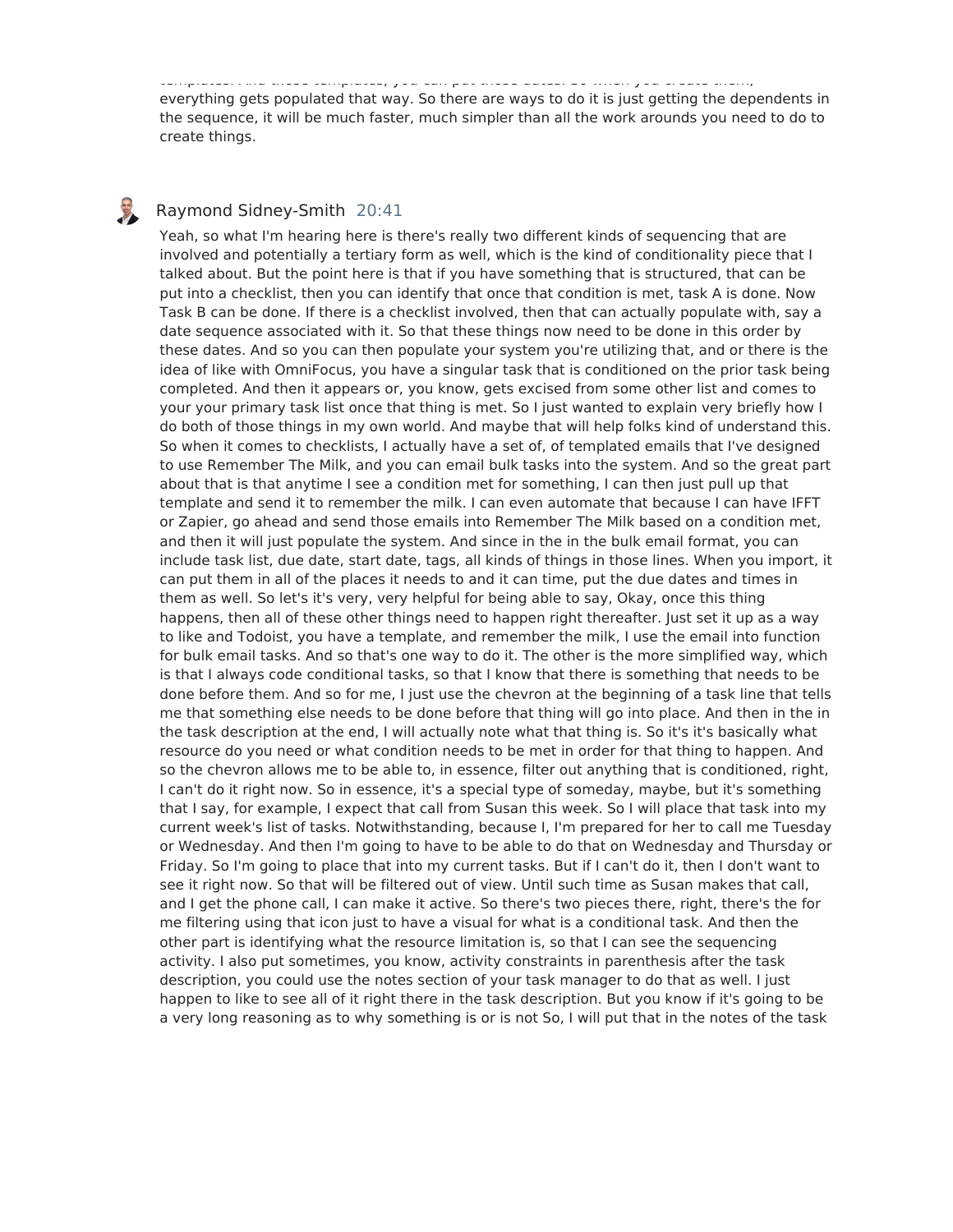then and make a note see notes, I will literally in parenthesis, put see notes, so that I know to look into the notes and check those out. So those are two different ways in which we can we can do that in systems.

## Augusto Pinaud 25:13

A

It is interesting if I listen to you, because I like my task as clean as possible. So I am the one who put everything on the notes and on the bottom because that description I wanted as precise as possible. So for me, it works exactly the opposite the notes, it's what contain all that array of information and conditions and things to remember, I know that I was smiling as you were describing that

#### ED Raymond Sidney-Smith 25:40

yeah, and one thing to remember is that my system is designed so that when I'm tracking time for all of my work, whether it's billable or non billable time, and so I use toggle track against that description. And so I need to make sure that it is highly descriptive, because that's going to show up in my billing system. When I do click on the Start and End Time for toggle track. So I'm doing it for good purpose for that reason. And also, I want to be able to know what I've actually done throughout the day. And if I do a good description, then I will know the context immediately when I see the task, and I will complete it better. I just found that for me. And that's not for everybody. But I find the more descriptive my tasks, the more likely I am to know immediately why I want to do that thing. And then to be able to do it. And so I do put a little bit more detail in my tasks than I think the average person, but it just helps me in that sense. And it just goes to show you know everybody's different, you have to your mileage may vary. You need to know how much detail you need in your tasks to make them both useful. But also, they should generate a sense of momentum. Where can we fall short when it comes to task sequencing? Aqui trip it up.

#### Augusto Pinaud 26:57 A

The first the first one I'm on top of you is I need these exactly one of the pitfalls of OmniFocus is that you can overcomplicated the system. Any of these things as as an incredible potential. It has also an incredible risk to overcomplicated things. And over complication means that you tend to be less effective and do the task less because it's now harder to find them. Because they you may not see the task but because it will be dependent on two things that you have made may have forgot to check. So that's for me is the biggest pitfall that said, for my past experience, the benefits, I outweighed the over complication, you can always come to the wizard review and simplify if needed, that when you don't have it is simply impossible to rebuild it.

### F

## Francis Wade 27:50

I think there's lots of room for better UIs better user interfaces, the list format, or the calendar format. I think they're a bit for a different time. And not the world that we're in right now. We're I think the user just wants to know, what should I work on next. And there's a couple couple of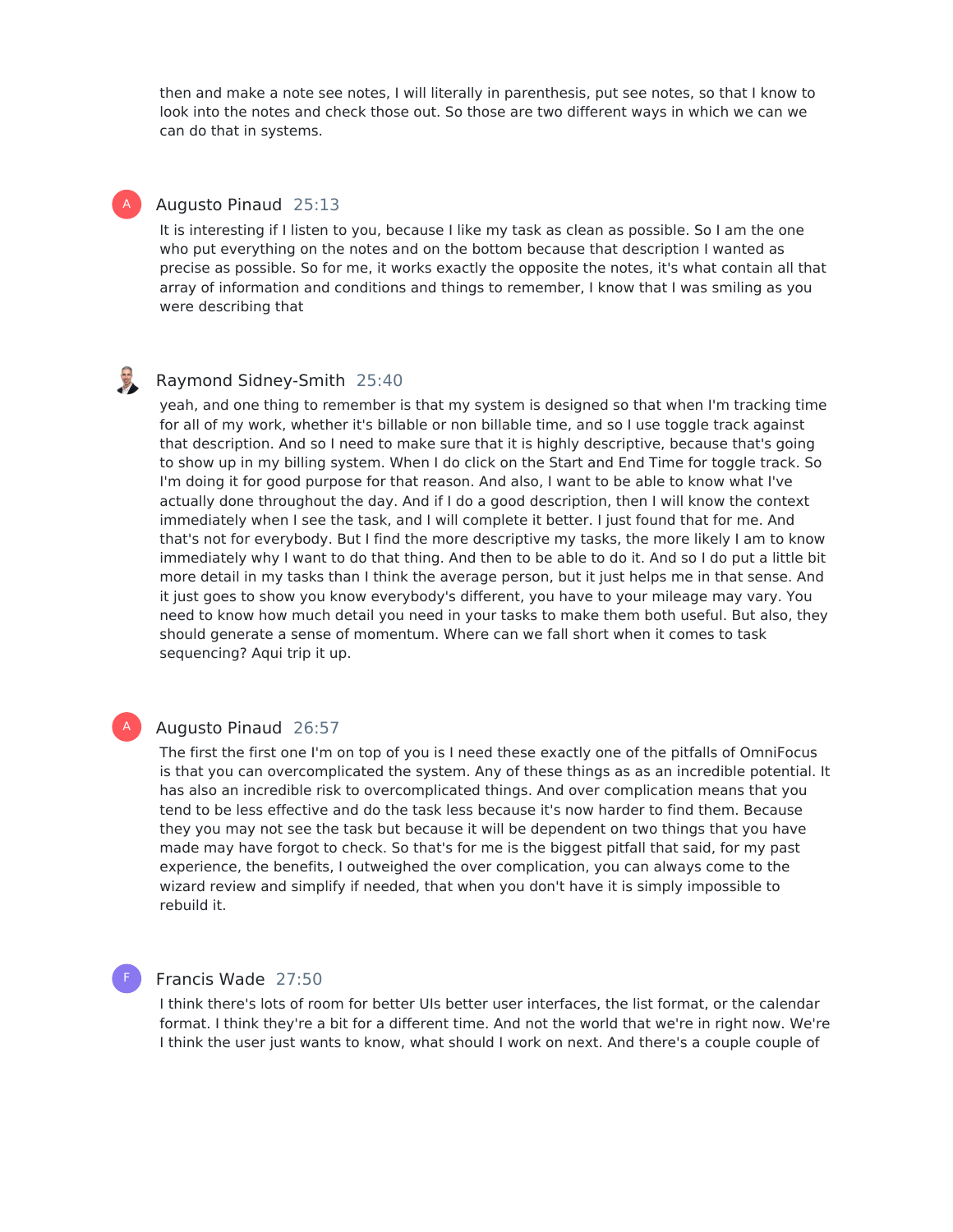calendar that auto schedulers anyway that offer you, here's what you should work on next. But by and large, they're most of them follow the calendar or list format. But you don't really need all of that, in order just to answer a simple question. And I think if they were thinking of what you the user need to do to take your next action, they will read as they would, they will be able to rethink. And basically, what we're saying is take away all the complexity from view, you could handle it somewhere else, as long as it's being handled, but then just tell you the part that you absolutely need to know. So and shorten the time that it takes for you to find it. You know, just fast, quick, simple, direct, maybe not even in a calendar or task manager, it could be just a pop up on your screen that smart pop up, not the kind that we have right now. But that's all you need. But I haven't seen anyone start from know that none of the kind of designs or task manager seems to have started with what does the user absolutely need? When do they need it? And how can we minimize the time it takes for them to find it when they need it? And then work back from that? It seems like they're working from the database forward with predictable kind of complicated interfaces as a result.

#### U Raymond Sidney-Smith 29:37

And isn't that really the the challenge of the type of user because I spend a good amount of my weekly review, preparing for what is going to happen so that I have a higher likelihood of that happening. And most people do not do that. But if I were to come into contact with a piece of software that was highly opinionated did in that sense and tried to provide me with some level of logic that was not my own. I don't know how I would feel about that. I think that certainly I want, quote unquote, it to be easier. Right, I would love for you to utilize the Unschedule method in line with my GTD weekly review. And I'm utilizing all of this software to make my world more efficient. But at the same time, I actually like touching every single thing that I'm going to do in the subsequent week, because that task sequencing happens, and I understand it better by virtue of touching each of those items along the way, because I can make the judgment call this is why am I why am I looking at doing this, right? Or this is probably low priority, or this person asked me to do this thing. But really, it's not high priority to me, it may be high priority to them, right? So if if they're on fire, they need to stop, drop and roll. But that's not necessarily my problem. I'm not on fire, right? So you have to kind of take those, like use that those heuristics in a way that help us understand that. And if it's put into the black box, right, I tend to think of like any AI machine learning or algorithm that I can understand as being the black box, if I put it into the black box, then that takes some of the mental muscles away from me, right? If you if you don't use your muscles, they atrophy kind of thing. So if I do that, then I become less attuned to those pieces. What do you say to that argument in terms of, of, of a desire to still have good productivity skills, while at the same time having the software facilitate maybe the mundane components, I was gonna

## Art Gelwicks 31:48

A

say that was my worry, when we were talking about this is that we're we're looking to, for the software to do too much for us, we lose the ability to investigate those tasks, to think about the tasks to think about the sequencing, to think about the impacts and have that mental awareness. If we count on software to do that decision making process for us, I'm totally up for automation. I think that's great streamline the manual, repetitive or mundane, repetitive tasks. But we need to be able to process and have that time to be engaged in what we're doing. And that engagement needs to happen on the planning point, more than it does on the actual doing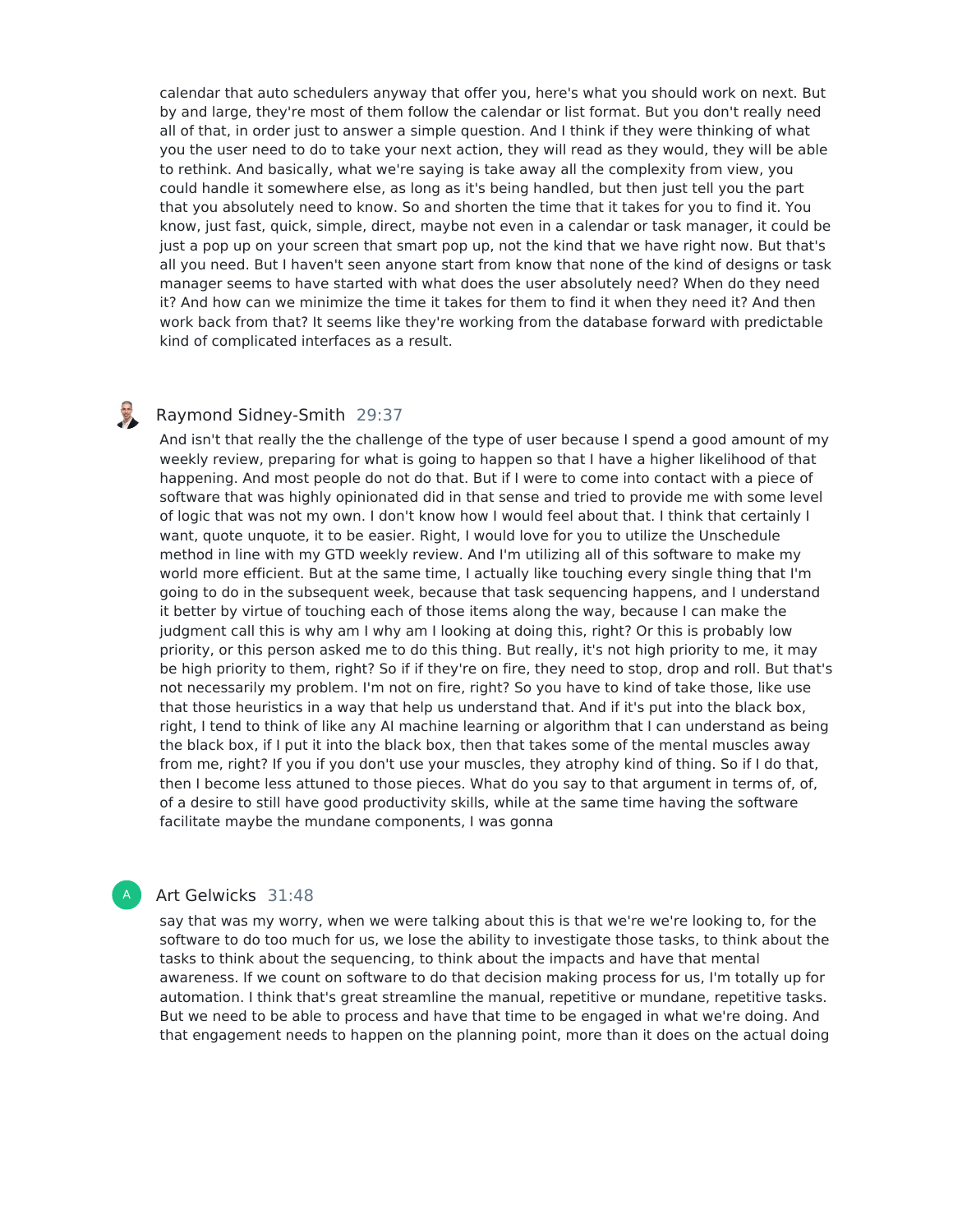point. I think people get away from that they they want to find a tool that does the hard part for him, which is the planning. It's the thinking through it's the creative visualization of how do I get from this collection of random tasks to a complete completed successful activity? So while I think there is a lot of value to these are the things that I figured out are in the sequence, what's the next thing that I need to be doing and the tool should facilitate that process? I don't think there's going to ever be a tool out there that can decide what that process should be in the beginning. It's going to there's so many variables that come into play with that. And if we look for that, I think we're looking for the wrong target for the biggest return on our effort and, and our investment.

#### Francis Wade 33:22 F

I think I might disagree from the point of view that there is lots of busy people, executives, who have administrative assistant, who does exactly what we're talking about? No, do they do it? Well, some, some are amazing at doing it. And some are terrible. And if you've ever met an executive, an executive who had to change that administrative assistant from someone who was competent to someone who was clueless, you've ever heard their complaints, you know what it's like to go from one extreme to the other, and then start to start all over again, and not even have a real idea of how that person became so competent at figuring out their schedule and telling them what to do about it saying that the person would the administrative assistant would do everything because in the beginning, he or she couldn't do anything, right, because it takes training to get to the point where they could figure out what the executive is doing. So essentially, what happens is that there's a period of training, where an executive would have to train his or her administrative assistant to get to that point of super competency. Well, the same thing is with with software, same thing is with auto schedulers is that they take training, they come with capabilities. And you are essentially the same way we just talked about CRISPR being a program that learns your voice as it goes along is the same way that you need to train an auto scheduler users In administrative assistant, and as you train them in the very basics like, don't schedule may work out for 10pm. In the evening, as you get past the basics, you move on to secondary, tertiary and higher levels of complexity that you can then delegate to the person or system. And then you kind of move up to the next level and up to the next level. But most executives I've spoken to I've not met one who really understands what I just described as a process. It's, it's more like, they call HR and say, Send me somebody good. And that person could be 18 years old, I've seen that happen. The CEO has an 18 year old imaging assistant who's like, you know, she's brand new, she's never been work before. But difficult. She's available. So let's give him to her, her to him.

## Art Gelwicks 35:52

A

But that's the exact same mindset that they then take with software, they look at it and say, Okay, fine, give me a piece of software that is the equivalent of the administrative assistant that has 30 years of experience, and it can immediately do exactly what I need it to do without any effort on my part. And then they get frustrated with well, why doesn't it know to do that? Why would it know? Honestly, every piece of software is the equivalent of the clueless administrative assistant you just described, it starts off that way. They all have a base set of skills, they just graduated from college, they they know, they've got the BAA, and they're just ready to go and do some work. But they have no idea what the guidelines are, what your requirements are, honestly, what your foibles are, and your, you know, your little weird quirks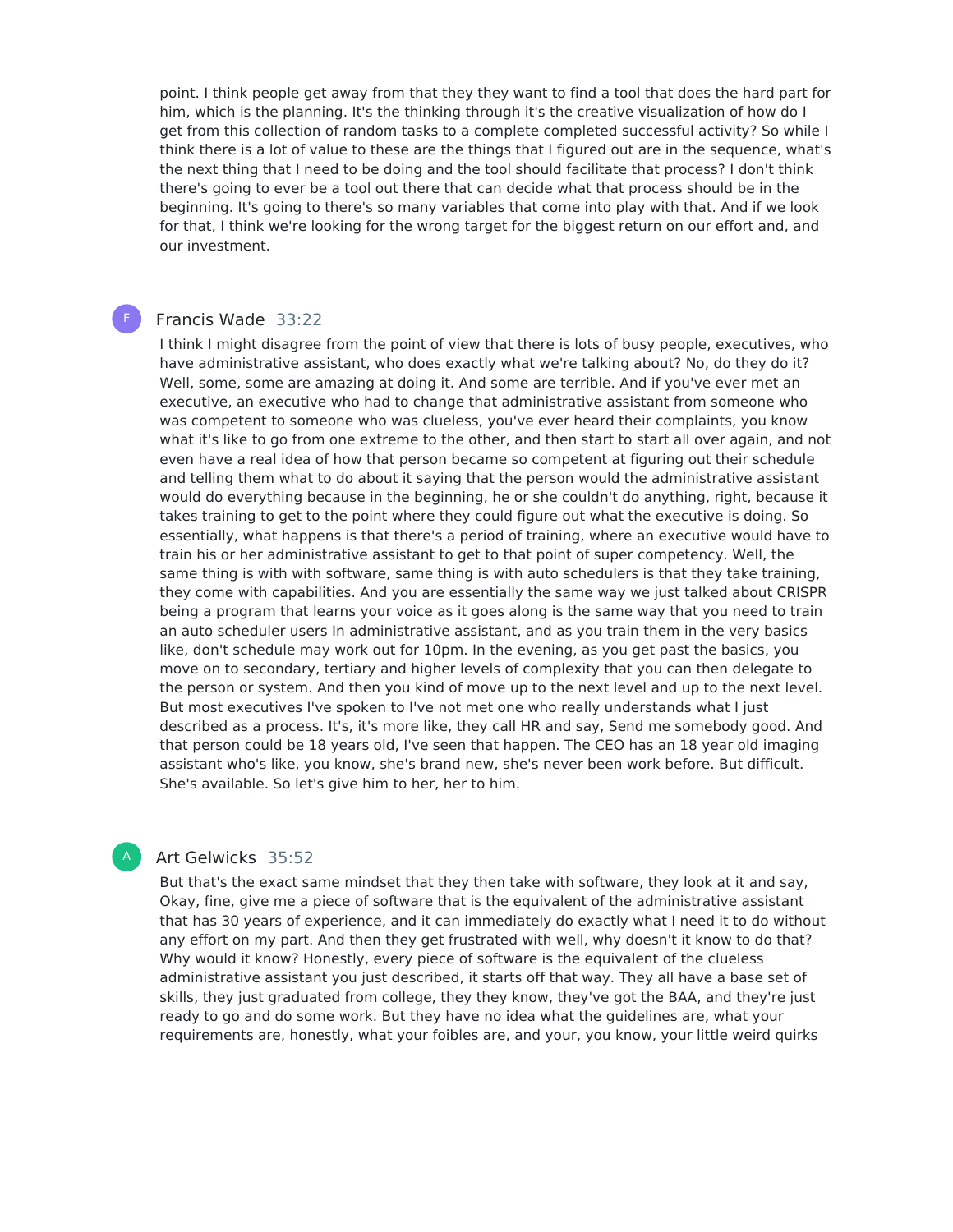that you have to have, you know, I can't have a task that's blocked in on three o'clock on a Wednesday, because that's when I do this and that and the other thing. And Ray, I know you've worked with assistants directly, and you know, that grooming process, for lack of a better term that has to happen to develop that relationship. So many people are not willing to put in the effort to create that relationship with the software that they are trying to entrust their entire productive system with,

## Francis Wade 37:14

F

A

is actually a whole, it's the things we're talking about, I've never actually seen written anywhere, that the hype of the software, you go to the sites, it isn't as if they're giving you the 30 year old versa, the person who's sat in the next office next to you for all this time, they're promising that they really can't deliver it. But they don't offer a distinction between the 18 year old and the one who's been there for 30 years, they they the hype is that, don't worry, you're someone who it's as if they've been with you all this time. And it's just not, it's just not true. So then offer you a path that will offer you any training, they don't give you an indication that you're going to spend some time training this thing.

## Art Gelwicks 38:01

Where they flip it is they can, they don't want it really confused, but they obscure expertise with functionality. So they figure if we have more features, it's smarter, so it will do more things for you. And I'll call that a perfect example of this is notion, notion is a really powerful app, it is also a quagmire. To get things set up in that first learning curve it has it is just because there's so much in it. So you're bringing on board a person, if we use the person analogy, you're hiring a person with a vast amount of book knowledge, but no practical experience in what you're trying to do. And now you are going to take the time to translate your practical experience into their book knowledge. Well, the first thing, you have to have the same book knowledge. If you don't, you're not even talking the same language. But then you start to get into say, Okay, now you have to understand your own structures and processes enough to be able to communicate them to somewhere else. And how many times have we seen somebody say, you know, you ask them, Well, how do you do this? Well, we just do. Well, where's your where's your process outline for this? Well, we don't have one. So how do you know what you're supposed to be doing? Well, we just do the same things we've always done. What piece of software is going to turn that into anything intelligent, very little, unless they're your they are getting you to spend a whole lot of money. And I guarantee I'll get off my soapbox in a minute. I guarantee there's a whole lot of big brain people standing behind that software interpretate the software implementation in doing the interpretation for it. So we have to look at and that that went corporate but even down at our own basic level. If you were to take your significant other and say guess what? I'm going to put you in charge of all of my productivity planning, you're going to, you're going to do all my planning of my schedule, can you imagine the fights you will have for like months, trying to get everything together, because they don't think like you do. And you don't think like they do. And they're not putting up with your nonsense. Software, at least won't yell at you, when you're being a ridiculous person in your planning.

## Raymond Sidney-Smith 40:23

I will say that one of the major pitfalls of dialoguing about any of this is the fact that technology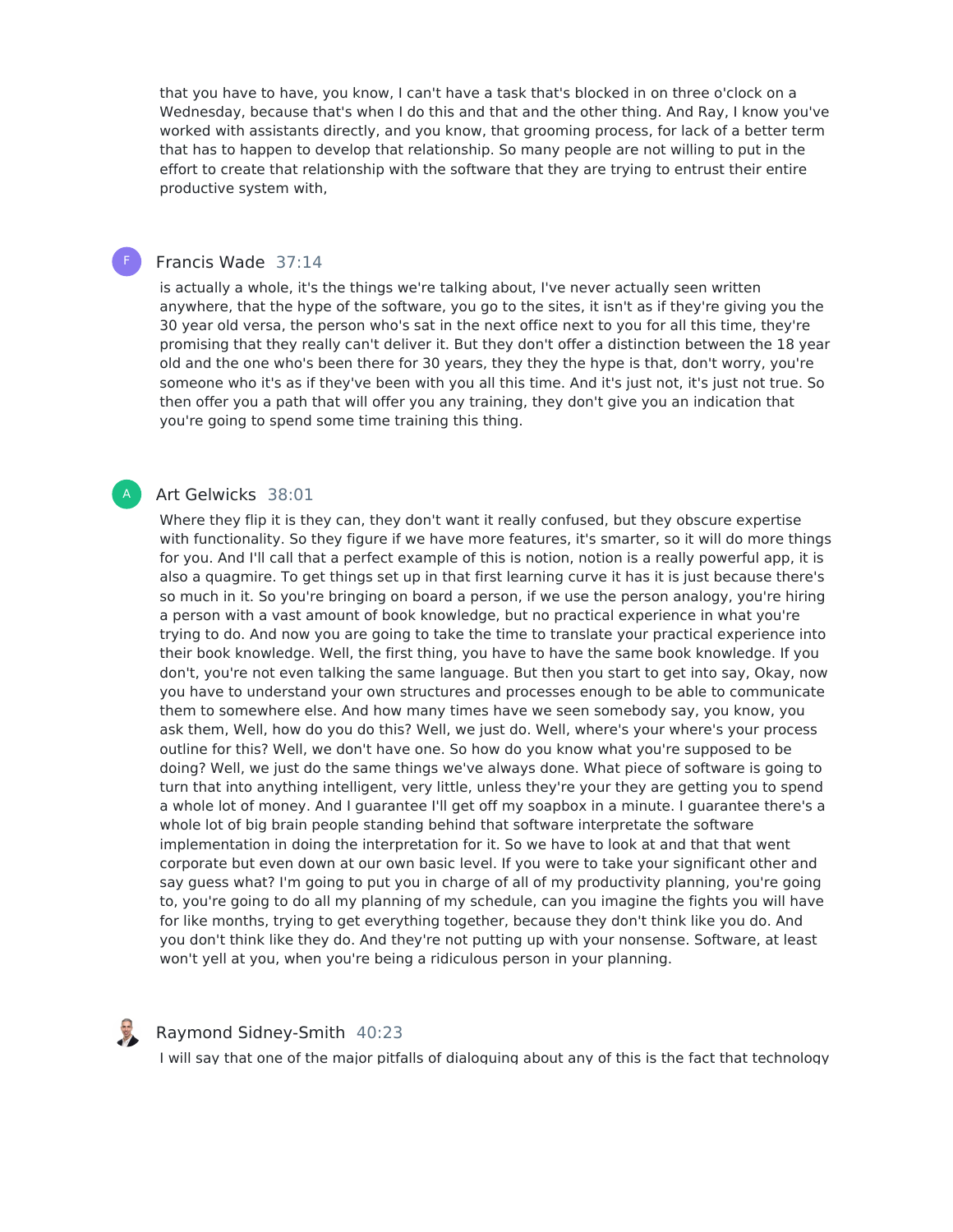I will say that one of the major pitfalls of dialoguing about any of this is the fact that technology is only as good as your compliance to use the software and your awareness of the features. And I mean that in terms of not only what it can do, but what it can't do, and many times what we perceive software to be doing is more than it is. And it's usually less than it is. And so I think there is that fundamental piece, I also think, kind of arguing out of both sides of these corners here, that the average person probably is very comfortable with something that is a simple user interface that just tells them what to do. Whereas for me, I would like to do all of the work. And then on the flip side, know that when it gave me some simple prompt, you know, just a little pop up display on my screen. Whenever that work needed to be done, hey, this is the work that you need to do. It's reassuring that I'm doing the right thing. And so much knowledge work today, we're not really told that we're doing the right thing at the right time, we have to make that determination. And it would just be nice to have some algorithm that confirmed and affirmed that you were doing that. So I get the it's a it's an appeal, there's a there's this nice tug at that at that component. But yeah, it just takes a long time getting someone, as you said, groomed to know you and how you work and all of those things. So being able to offload that onto a human is tough enough, better yet to technology that is still in its nascent forms, you know, machine learning, a lot of this technology is all very still early, early days, you know, infancy. And it's going to take some time before it really learns how to do a lot of this material, a lot of this work. And it's multiple types of technology being blended together. As we come to the kind of close of our time together, I wanted to talk about maybe some of the tips and tricks to get started. If somebody wanted to start Task sequencing, maybe what are some of the pitfalls they may come into contact with? And how can they make sure that they get started correctly. And I'll just get started here with saying to simplify your work, and I don't mean complex versus simplicity in in that very binary sense. I mean, in the sense that simple solutions are usually elegant solutions. And that means that there's a lot of work that goes underneath the thing that looks simple. And so think of the elegance of walking yourself through a week, what things need to be done for that to be to be able to happen, the most useful thing I can offer to you is that in the many years I've been studying personal productivity, I have come to the determination that routines are primacy in terms of being able to create sequences of tasks that allow for greater effectiveness in life. And so that's a great place to start, which is to think, what are the things you do every day, and just reversing or reordering? The sequence of doing those things can create a greater start to your day, for example, I usually use the example of mother or father who doesn't feel like they have time for the kids. Because they're, you know, frazzled. It's kind of, you know, Tasmanian devil, as they get out the door to get to the office, you know, it's a world when all things are kind of flying around, kids get thrown into to car seats, and you're off to the you know, it's just, it seems like a mess, but it doesn't have to be that way. Right? You can really, truly organize your morning so that things get done in a proper sequence. And it's just going to make your life better and quite honestly, you're teaching your kids organizational skills, and you actually get to to spend time with those children in a way that they actually enjoy mom or dad in a way that they otherwise wouldn't because Would You Rather mom or dad like spend time with you as they make their way through their morning or mom and dad yelling at you to like, Okay, go grab the thing from the from the fridge and you know, grab your bookcase, book bag and it just all of that, you know, nonsense going on around you is chaotic and is probably not healthy for the child. It's not healthy for you because it's more stress than you need. And and you can actually increase your the value of the relationship with your child if you learn how to be organized in that sense and And I really felt that growing up my mother, being a very highly organized person, it was, I never felt that push a rush to get it was things were organized in certain way that you got up and you did those things. And then you're out the door. And you know, like, I would just like, walk out the front door feeling like I just was, was just like cuddling with my mom, you know what I mean? Because it was just like a nice, easy mechanism. It wasn't always easy getting up every day for school, but she knew what I needed to do, she made sure that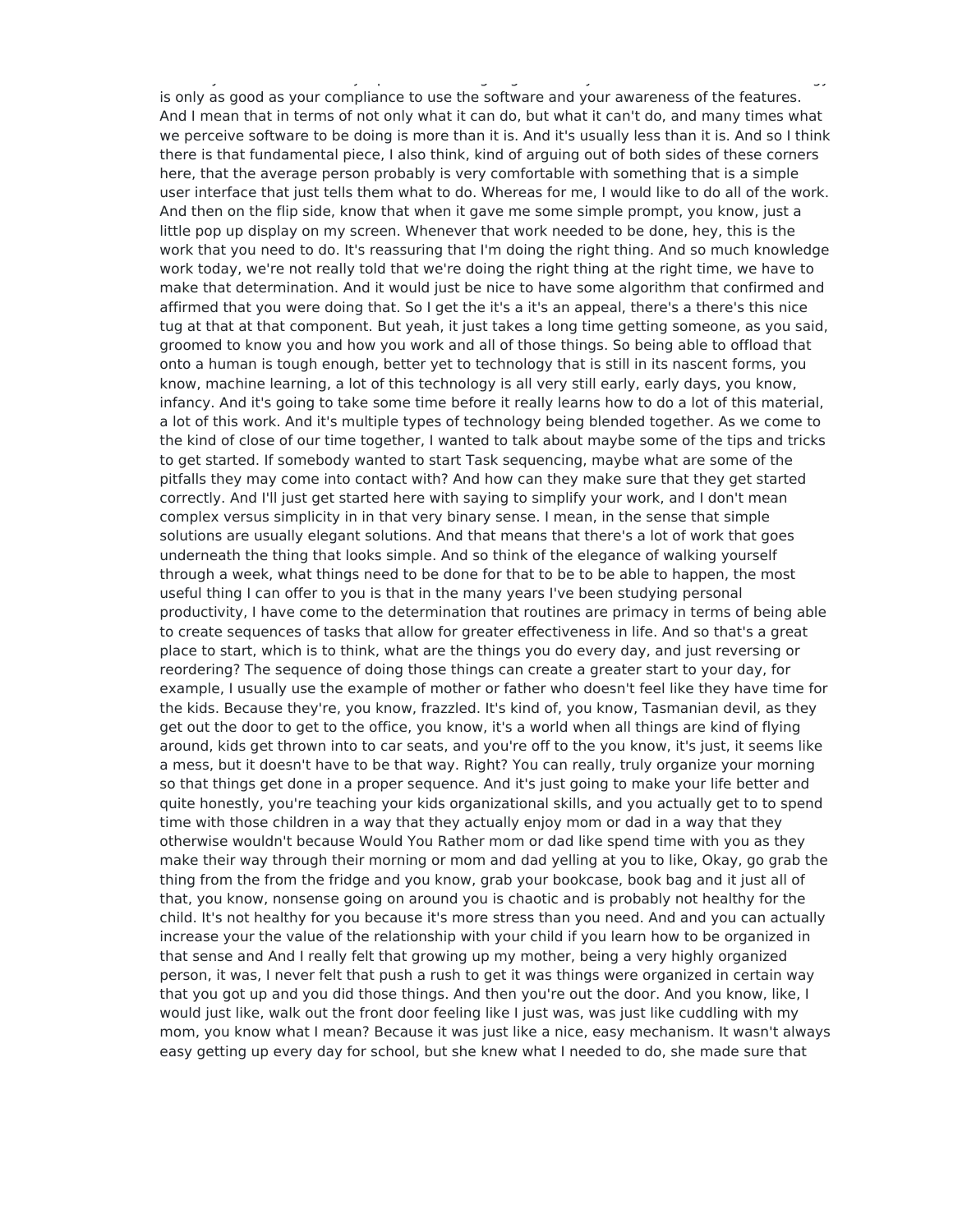they were in an order that made sense for me. And that worked. And so think of your routine in that sense, what can you do, maybe it's just just changing one thing to put it at after the other to make your morning just a little bit more seamless.

## Art Gelwicks 45:48

A

F

For me, it's, it's the working backwards thing. That's the hard part. If you want to start into this, every task when you're planning out the task, ask yourself one question, what has to be done before this, for this to be done successfully? If you can get into that routine, you're setting yourself up to being able to develop the sequencing as you build it into whatever you're tracking this in. But that's the habit. You're not using the term habit, but that's the habit that you want to establish, is asking yourself that logical question, and that should be part of your weekly planning your task planning, all of those steps? What do I need to have done? Before I start this, for this to be able to be successful? Do I need things? Do I have to finish things? Do I need to go get things? You know, it doesn't have to be things but are there people I need to involve? Ask those questions. If you start that, I think you're halfway along the path that you need to pay.

## Francis Wade 46:49

I agree. The business that Ray is talking about of grouping, grouping recurring activities into repeatable rituals or sort of repeatable mini projects every day. And then thinking about how can I make it better from one day to the next, if not every single day, one month to the next one semester to the next. Because you're going to be executing the same rituals. And you don't want to have to reinvent the wheel each time, you don't want to have to be the Tasmanian devil coming out the door, you do need to do what Ray's mom did, which is to pre think, put things in place, kind of lock them in, and then allow them to run for a while to see how well they were I'm guessing this is what your mom did read aloud to see how they can see how they worked. And then afterwards made some improvements and then rinse and repeat. But to get into that sort of virtuous cycle and not just leave it up to Tasmanian devil every day, or Tasmanian devil every time you need to go and have a conference or whatever the repeatable activity is get as many of those away from the creative, generative kind of ad hoc way in which they all start and move them into sort of production, which is that, yes, I flick a switch, the ritual starts, I flick off the switch, it stops to move them into production. So move them out of creation and into production. And then revisit them as needed. I think that that principle of tasks, task sequencing, I think is combining both of you guys are seeing I think is a is a let's call it the cornerstone, I guess just not at frankly, I don't think there's much is enough. Attention put to what we're talking about. I think it's just left to the example of mentioned before is when I think of also the training of an administrative assistant, is there's all these studies that show that that person's effectiveness is critical to the performance of the executive. But a couple of years ago in preparation for our conference I went looking for, okay, who who knows something about this topic? Crickets. I couldn't find a thing. I found, like one website, I've kind of talked about it, but the person was really selling their services and they kind of spent a little bit time going meta, but they really were pitching themselves as a virtual assistant. But the the recurring activity of training someone in that manner is something that you would think that should be taught in business school, right? Not even talked about, is this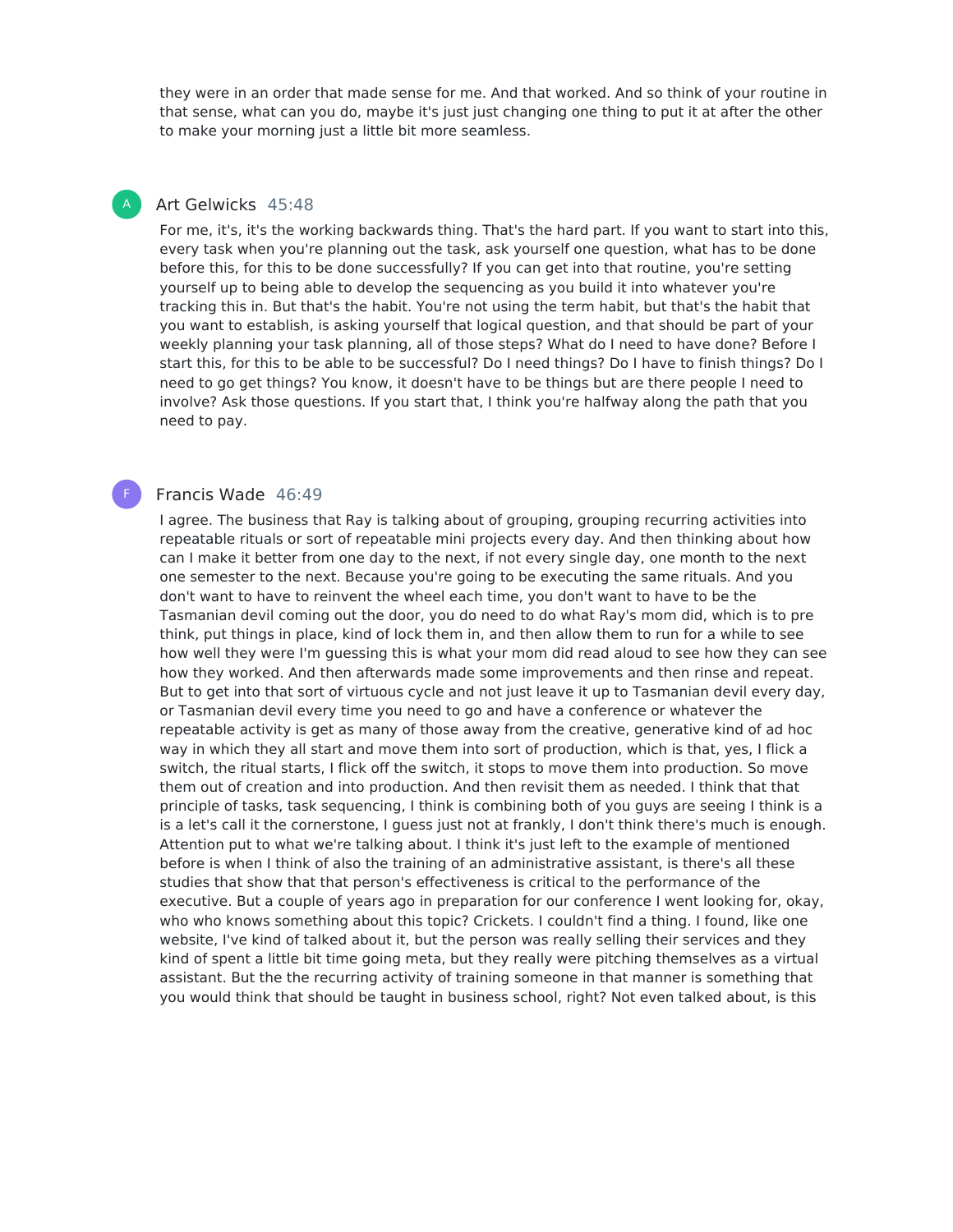well, given the person's criticality. And I don't think but I imagined the search no wouldn't yield would kneel to many good results either. This is a bit perplexing for me because you can't scale unless you go through this process of what we're talking about.

## Augusto Pinaud 50:00

A

I agree 100% was what art says think what are the previous but also pay attention? Not only what are the previews, but what repeats in your life? Because that's one thing that I see is that every time not only Yes, you need to think what is coming before the task, but also, are these tasks recurring because they are recurring while you are inventing them every, every time you want to do the will, you know, I had a client who lived in OmniFocus. And he ended up having his planning for food in OmniFocus. Why? Because he could do sequencing. So you can say, Okay, this week, we're going to eat chicken, meat and pasta, and OmniFocus was intelligent enough to populate his grocery list based on that. Okay, I can you do it that way? There are plenty of sufferers. Okay, I use paprika, paprika will allow you to make those plans. Okay? Doesn't matter what you use. But think on those where are those little point of resistance that are not allowing you to breed your best self, but to default to the to the behavior you don't want? Those are the ones that you need to start looking before what are what is creating not the good sequencing that you want, but the poor sequence in that journey, or that you don't need. So that's it, start there, start little building one next, then the next.

#### B Raymond Sidney-Smith 51:33

Well, thank you, gentlemen, for this conversation. This has been a lot of fun talking about task sequencing. And of course, we are at the end of the episode, but we're not at the end of the conversation. And so if you have a question or comment about what we've discussed during this cast, feel free to visit our episode page on productivitycast.net. There on the podcast website at the bottom of the page, you can leave comments or questions. And of course, we read and respond to those comments and questions if you want a response. So by the way, if you are on the episode page, you'll find our show notes. So those have links to anything we discussed. So I tried to keep track of all the things that we discussed and link to them there. We also have text transcripts. One is a readable transcript, just click on the Read More link, it expands it and you can read that along with the audio as it plays. And then there's also the downloadable link below that. And that is a PDF document you can download all and have offline for you to be able to read along with. If this is your first time with us, feel free to subscribe to the podcast, click on the subscribe or follow button in your podcast app. And go ahead and follow us so that you get the downloaded episodes free whenever they come out. And feel free to also you know, follow rate and review us in any of the podcast apps. Those of course help us to know that we're doing what you want us to be doing in terms of content, but it also helps us grow our personal productivity listening community by letting the podcast gods know that we're putting out quality episodes. And so thank you for doing that. If you have a topic you'd like to suggest, head over to ProductivityCast dotnet and go ahead and submit it there you can leave a voice recorded message or you can type a message into the contact form there. And maybe we'll feature that on a future episode. I want to express my thanks to Augusto Pinaud Francis Wade, and art Gelwicks for joining me here on ProductivityCast Each week, you can learn more about them and their work by visiting productivitycast.net and clicking on the about page. I'm Ray Sidney-Smith and on behalf of all of us here at ProductivityCast Here's to your productive life.